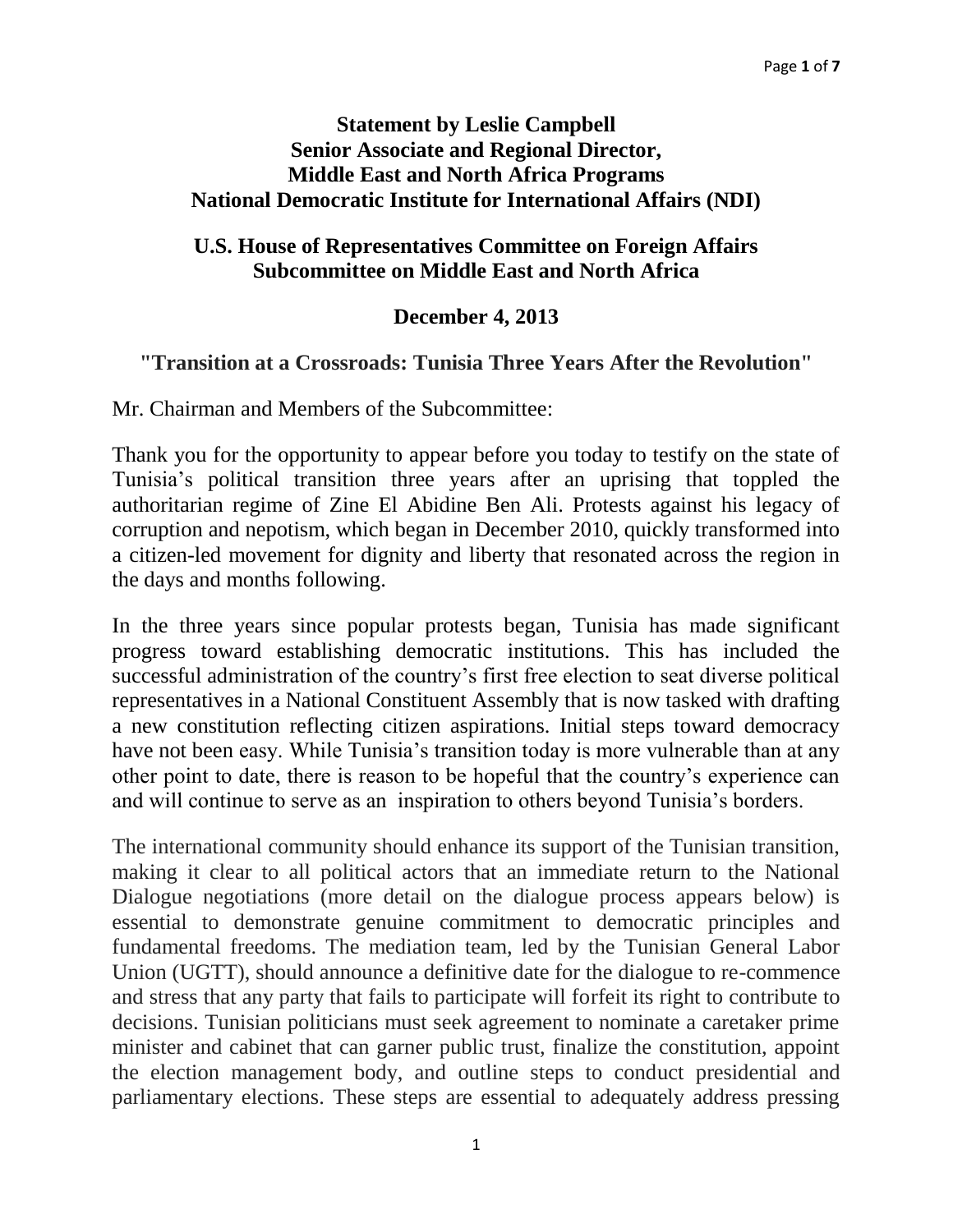citizen priorities, including salvaging the economy and ensuring safe and secure communities.

Serving as part of the leadership of NDI's international observation mission in October 2011, I witnessed firsthand the hope many Tunisians placed in the National Constituent Assembly elections. This was their first opportunity to make free choices at the ballot box and to ensure that votes were counted as cast. As they enthusiastically turned out to vote, many Tunisians calculated that if election day proceeded smoothly, if competitors accepted the election results, and if the composition of the Assembly represented public will, Tunisia would have taken a solid step toward a more democratic future and away from its authoritarian past.

Election results confirmed these hopes. While the anticipated frontrunner, Ennahda, won a plurality, taking 89 of the 217 contested seats in the assembly, 26 other party, coalition and independent lists also received enough votes to win at least one seat. In keeping with Tunisia's progressive legacy on women's rights, the 2011 election law also ensured the prominence of women in the Assembly. As a result, 27 percent of Assembly seats were filled by women.

Making good on pre-election promises, Ennahda's moderate Islamist leadership sought to form a broad coalition to share the responsibility of governing. This was intended to mitigate fears of some Tunisians and the international community that the party might seek to dominate the transition, especially through the constitution drafting process. The ruling "troika" coalition formed by Ennahda and two center left parties, the Congress for the Republic (CPR) and Ettakatol, took power in December 2011. In these two years, the coalition has struggled but remained intact, despite the often strained communication among its members and increasing pressure from opposition political parties.

Soon after the election, the Assembly pledged to complete a new constitution and announce fresh elections -- all within one year. This deadline proved to be overly ambitious. The work of constitution drafting committees was often interrupted by political stand-offs and the competing business of the general legislative standing committees. Despite the disorganization that has often characterized their work, Assembly members have frequently sought to build broad consensus, reaching out to local and international experts, and engaging citizens in the drafting process. The Assembly has negotiated and refined four successive constitution drafts and while some problems still exist, the current version is cohesive and much improved. Only a few contentious points remain regarding the separation of powers.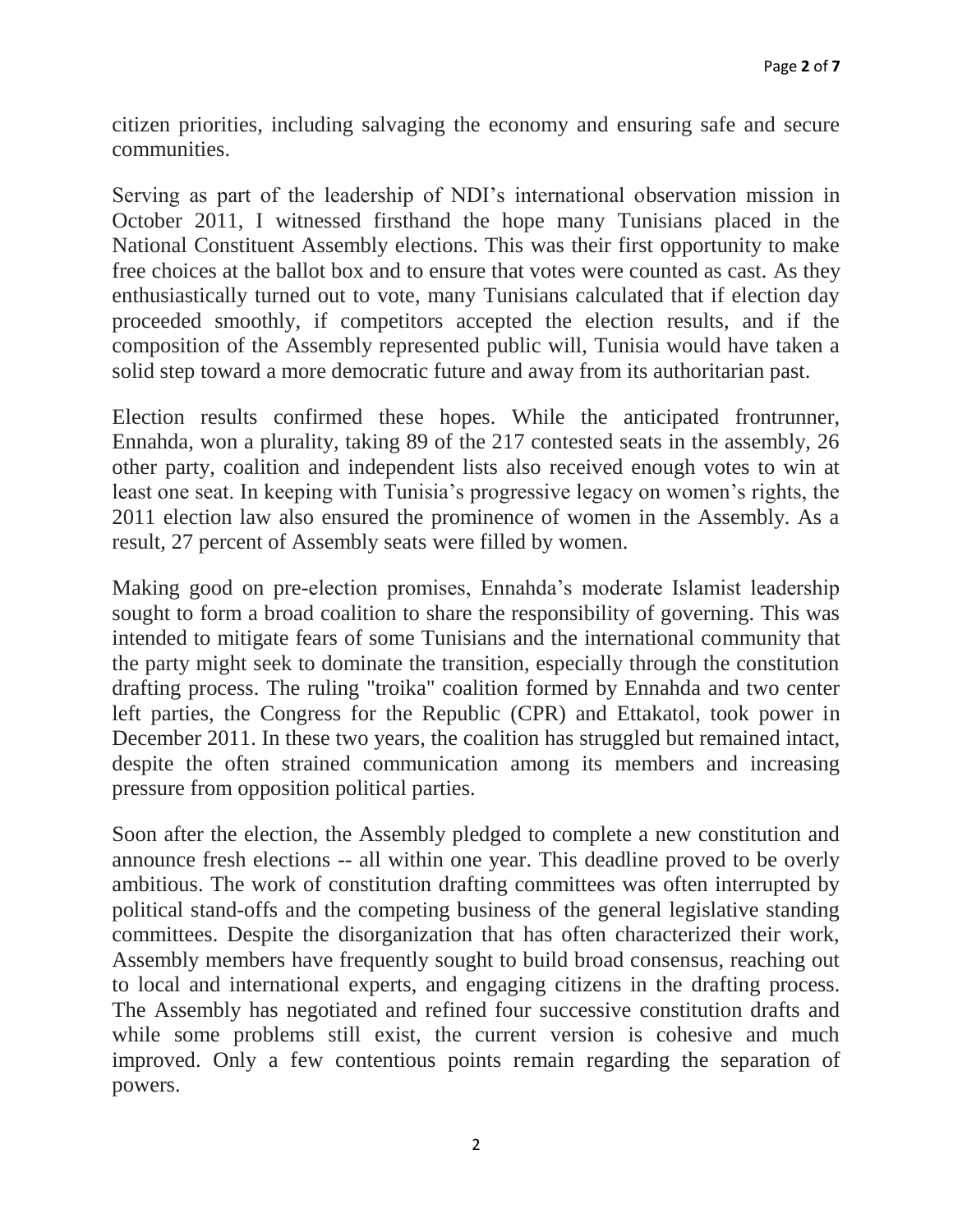When the one-year deadline was not met in the winter of 2012, the Assembly attempted to engage the public by having members present a draft to invitees from civil society in all 24 Tunisian governorates and key constituencies outside the country. Despite these attempts at outreach, Tunisia's Assembly has grown increasingly unpopular among average citizens. This is due in large part to its inability to communicate adequately the purpose and pace of its work, thereby failing to meet public expectations.

While the Assembly has not met the one-year self-imposed deadline, the 'troika' government has also struggled to address growing economic and security challenges. The Tunisian economy has generally declined or stagnated since the revolution. Tunisia's middle class, one of the most robust in the region, suffers growing economic pressure as the price of necessities such as milk, bread and fuel have steadily risen. Political uncertainties since 2011 have also negatively affected the country's economic driver, the tourism sector, and have stalled much-needed domestic and international investment. Two weeks ago, Tunisia's National Institute of Statistics published unemployment figures for the third quarter of 2013. The government institution stated that while the overall unemployment rate hovers just under 16 percent, university graduate unemployment is closer to 34 percent. Thus the young Tunisians, who are widely credited as bringing about the revolution, are those being left behind.

Growing frustration and disillusionment with the pace of political change is also affecting stability in the country. Public opinion research, conducted by NDI since March of 2011, shows that Tunisians are experiencing deep anxiety since swapping the stability of a police state for the uncertainty of a transitional context in which state authority is fragmented. For Tunisians concerned with transitional justice, change has been hard to see; basic institutions of day-to-day life, such as courts, police offices, and other public establishments, barely function under bureaucratic inefficiency and entrenched corruption.

Many Tunisians, the most vocal of whom have been leftists and secularists, have accused Ennahda of delegitimizing itself and the government as a whole by failing to crack down on violent Islamic extremism in its various forms. These groups have presented a dilemma for Ennahda, particularly in the context of a weak, contested security apparatus and judicial system. Though Ennahda initially accommodated Salafist groups in exchange for their support, it hardened its rhetoric in the wake of the attack on the U.S. Embassy and American School in September 2012. By the spring of 2013, Ennahda had significantly toughened its tone toward Salafists calling for violence, particularly Ansar al-Sharia, which the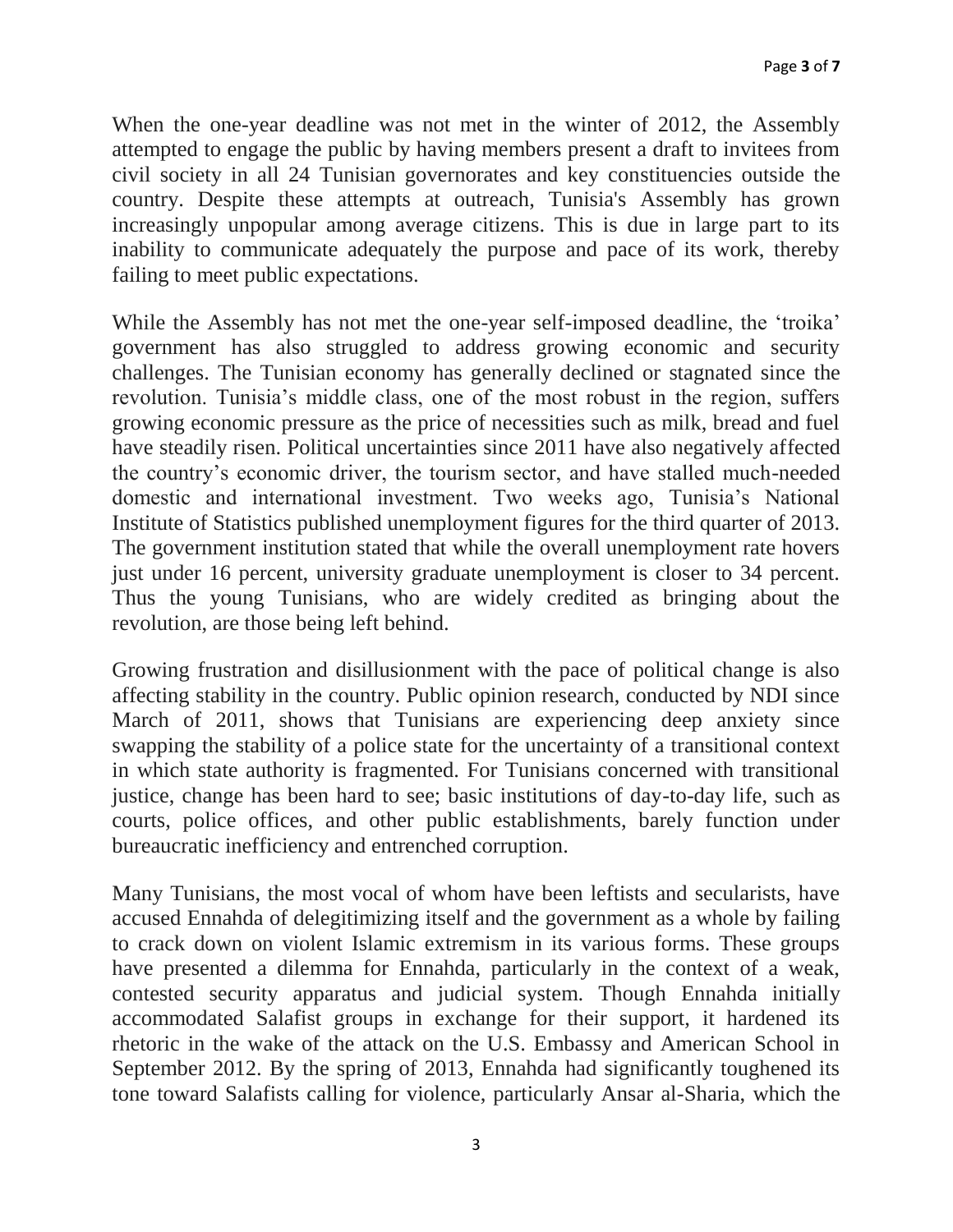Ennahda prime minister eventually declared a terrorist group. Despite Ennahda's change of tack, many Tunisians continue to see the government as ineffectual or unwilling to enforce the rule of law.

This perception has been further fueled by two assassinations of leftist politicians this year. Both men were aligned with the Popular Front, a loose coalition of parties that fared poorly in the 2011 elections but that have risen in prominence due to their vocal stance against Ennahda. The first assassination in February forced the government's hand, resulting in the resignation of Hamadi Jebali from his post as prime minister and a government reshuffle to meet the demands of opposition parties. The second murder – this time of a member of the Assembly – happened on July 25, Republic Day, an annual celebration marking Tunisia's independence from French rule and establishment of an independent republic. The second assassination came as the Assembly was on the brink of completing its work on the constitution and finalizing the selection of nine experts who would constitute an independent election administration, an oversight body responsible for planning and setting the date for the next elections.

In response to this second shock, and emboldened by what they saw unfolding in Egypt, Ennahda's opponents were quick to act. Leaders in Nidaa Tounes, the key opposition party, stepped up attempts to label Ennahda not only a failure in government, but perhaps complicit in the murders. Beji Caid Essebsi, the savvy 87 year-old leader of Nidaa Tounes, called for opposition members of parliament to boycott the Assembly until the government stepped down, and went so far as to issue calls to dissolve the Assembly entirely. Essebsi has been praised for his efforts as interim prime minister, successfully shepherding Tunisia through the first phase of its transition in 2011. Today, however, his party is associated with old regime elements, which raises concern about a return to the pre-revolutionary approach to governance.

A coalition of opposition parties led by Nidaa Tounes and the Popular Front, labelling themselves the "National Salvation Front," organized a sit-in outside Tunisia's Assembly and held nightly rallies in the month following the July assassination. As the protests wore on, the ruling coalition attempted to make concessions to draw the lawmakers back to the table. Ettakatol's Mustapha Ben Jaafar, in his role as president of the Assembly, went so far as to temporarily suspend the work of the legislature in a move to force the two sides to sit down. While Ennahda capitulated to opposition demands for another government reshuffle, sacking the Assembly was a "red line" it was not willing to cross.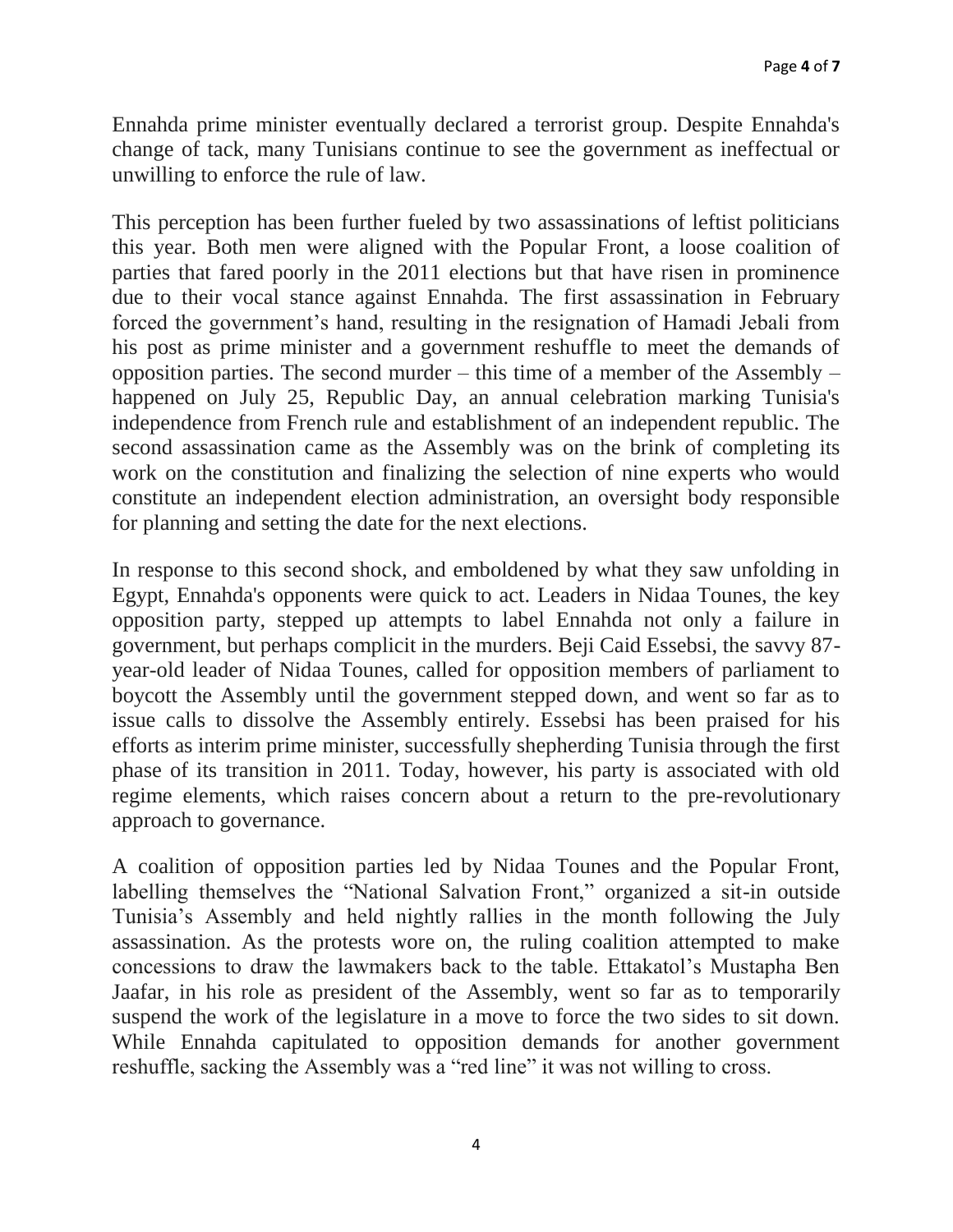This political stand-off continued throughout August and September, with the opposition hardening its line and making attempts to enlarge the coalition to include power brokers such as the national workers union, UGTT. While these political alliances took shape in Tunis, popular support for the boycott was waning and the Salvation Front was no longer able to turn out the numbers that it had earlier in the summer. With the end of Ramadan 2013, the summer hiatus and the return to regular schedules, concerns of daily life and daily economics have led Tunisians to pressure the politicians to move away from partisanship and toward an election.

The UGTT, along with leadership of the chamber of commerce, the lawyers syndicate and the Tunisian League for Human Rights, known as the Quartet, stepped in to try and broker a negotiation process that would allow both sides to save face and begin rebuilding trust. Leaders of most parties represented in the Assembly eventually agreed to the Quartet's 'National Dialogue' process, which would address four fundamental issues: 1) composition of a new apolitical technocrat government; 2) reaching agreement on final sticking points in the draft constitution, 3) appointing leadership of an independent election administration who would be responsible for drafting the election law, and 4) agreeing on the sequence and timeline for presidential and parliamentary elections.

This 'package' of issues, which politicians agreed to in a public signing ceremony on October 25, was accompanied by an ambitious timeline that should have seen completion of the process by late November. The optimism following the signing was dampened when parties could not reach agreement on an interim prime minister. Since mid-November, the structured dialogue process has ceased, and the Quartet has gone back to shuttle diplomacy between factions. Also assisting the process, diplomatic efforts by the U.S and European Union member states have encouraged a speedy return to dialogue, while respecting Tunisia's preference for a locally-managed negotiation.

In the midst of the various rounds of political deliberations, NDI has provided Tunisia's political leadership with advice and information on comparative experiences in managing complex negotiations as a means of considering appropriate models and encouraging constructive dialogue. Through the United States Agency for International Development (USAID) and the State Department's Middle East Partnership Initiative (MEPI), NDI received funding to establish programs in Tunisia within weeks of Ben Ali's departure. Since February 2011, NDI's activities have been designed to support and strengthen the democratic process by creating a space for inclusive political debate to inform citizens and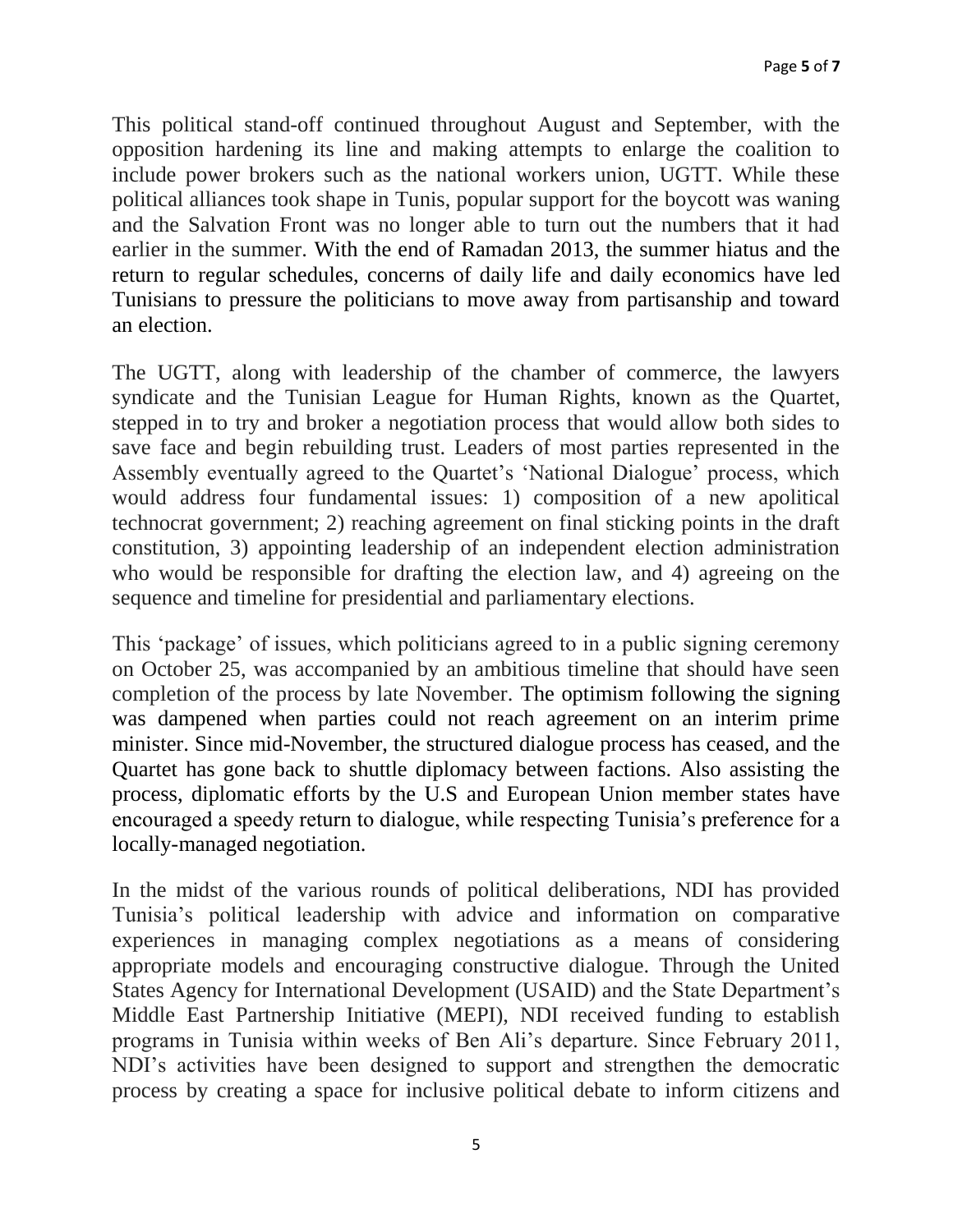expose them to various political options. NDI has worked to keep parties focused on building lasting structures and creating platforms that resonate with voters. Parties' investment in their internal structures, recruitment of party activists and platform development also contribute to democratic stabilization. At the same time, NDI is supporting opportunities for citizen oversight and domestic election observation with the aim to increase accountability during the country's delicate transition, with a particular focus on upcoming elections.

The week after the official negotiations stalled, NDI organized focus groups to gauge citizens' perspectives on the National Dialogue process, their views on accomplishments since 2011, and priorities in their daily lives. When asked about strides made since the revolution, Tunisian participants were resolute that freedom of expression remains the only tangible accomplishment. However, fears over recent arrests of journalists and what citizens view as media bias raise concerns about even these gains. Views about the National Dialogue are clear – in order to begin the long process of restoring public confidence, all responsible political parties must return to the negotiation table immediately. They must work hard to complete the constitutional phase, making it possible to hold elections for a new president and parliament in the next six months.

The calls from the United States and the international community during the uprising of 2011 demanding that the Tunisian government listen to pleas for dignity lent important legitimacy to citizen aspirations throughout the Arab world. Despite Tunisia's numerous challenges, reason for active engagement remains. Tunisia's transition, symbolized most powerfully by its constitutional drafting process, has moved forward in fits and starts, but it remains on track -- setting Tunisia apart from stalled or reversed transitions in neighboring countries. Tunisians' value of consensus over expediency remains one of the strengths of this country's transition. To ensure the current stalemate does not encourage undemocratic intervention in the process, it is important that the U.S. government continue to support trust-building measures between the Ennahda-led governing coalition and leading opposition parties to conclude the current constitutional phase as quickly and responsibly as possible.

In addition to directing assistance to economic and security reform, the United States should strongly and consistently support popular demands for transparency, accountability and freedom. This means a continued commitment to pluralism and civil society and speaking clearly with respect to ongoing threats to freedom of expression. The Administration and U.S. Congress should be steadfast in supporting an enabling environment for political parties and civil society to build a